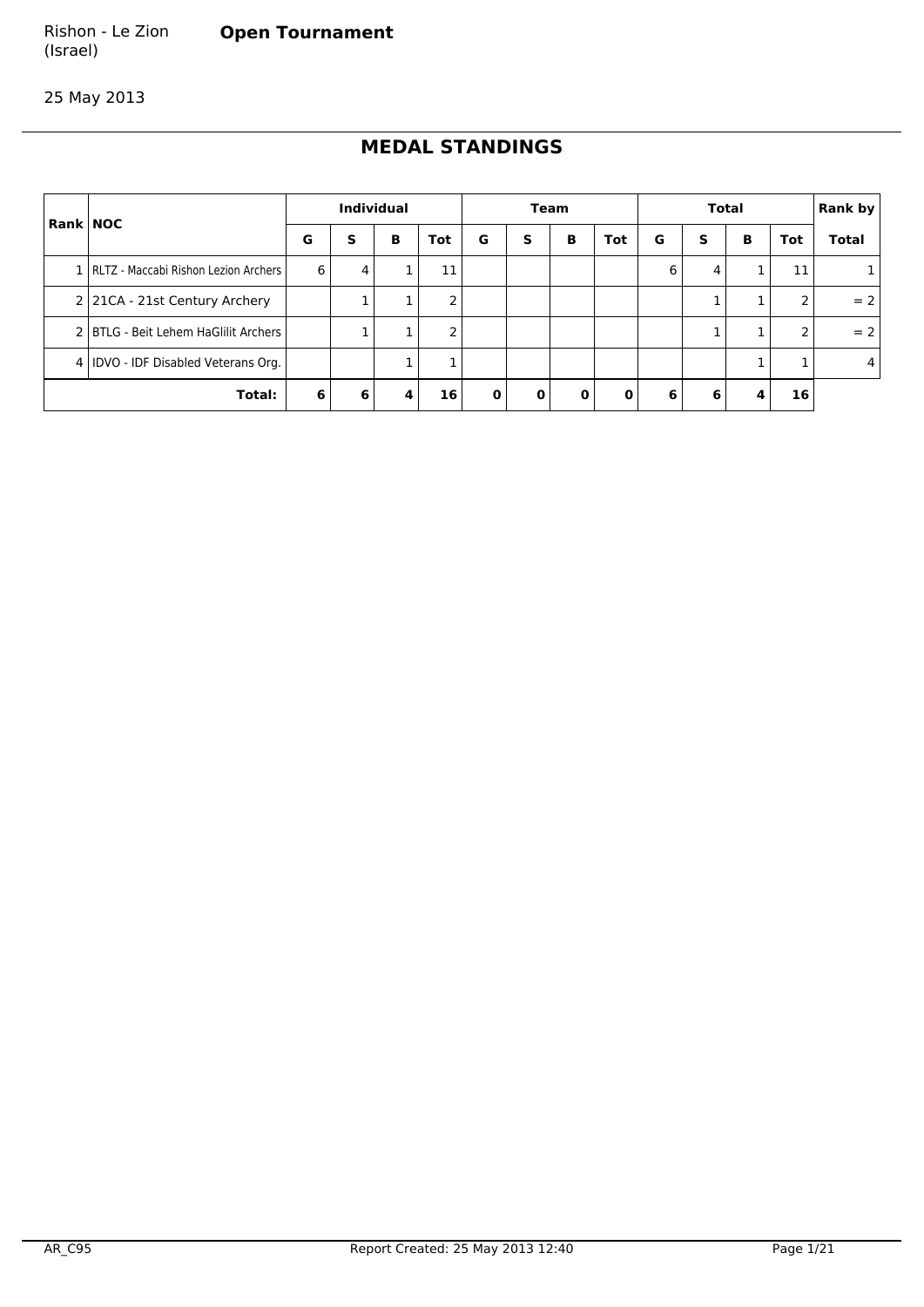## **MEDALLISTS BY EVENT**

| <b>Event Name</b>    |                   | Date   Medal  | <b>Name</b>       | <b>NOC</b>                                |
|----------------------|-------------------|---------------|-------------------|-------------------------------------------|
| <b>Recurve Men</b>   | Sat 25 May   GOLD |               | דרוקמן קונסטנטין  | RLTZ-Maccabi Rishon Lezion Archers        |
|                      |                   | <b>SILVER</b> | קליינר הילל       | RLTZ-Maccabi Rishon Lezion Archers        |
|                      |                   | <b>BRONZE</b> | אלקולומברה דותן   | RLTZ-Maccabi Rishon Lezion Archers        |
| <b>Recurve Women</b> | Sat 25 May GOLD   |               | יצהר מוריה        | RLTZ-Maccabi Rishon Lezion Archers        |
|                      |                   | <b>SILVER</b> | הגר סבטי          | <b>BTLG-Beit Lehem HaGlilit Archers</b>   |
|                      |                   | <b>BRONZE</b> | עוז נוהר          | <b>BTLG-Beit Lehem HaGlilit Archers</b>   |
| Recurve Cadet Men    | Sat 25 May $GOLD$ |               | ספקטור יולי       | RLTZ-Maccabi Rishon Lezion Archers        |
|                      |                   | <b>SILVER</b> | וולף קווין        | <b>RLTZ-Maccabi Rishon Lezion Archers</b> |
|                      |                   | <b>BRONZE</b> | שני איתי          | 21CA-21st Century Archery                 |
| Recurve Cadet Women  | Sat 25 May GOLD   |               | רייסין מאיה       | RLTZ-Maccabi Rishon Lezion Archers        |
|                      |                   | <b>SILVER</b> | כהן ענבר          | 21CA-21st Century Archery                 |
| Compound Men         | Sat 25 May GOLD   |               | סידורובסקי לאוניד | RLTZ-Maccabi Rishon Lezion Archers        |
|                      |                   | <b>SILVER</b> | איגורוב איליה     | RLTZ-Maccabi Rishon Lezion Archers        |
|                      |                   | <b>BRONZE</b> | מוסקוביץ דני      | IDVO-IDF Disabled Veterans Org.           |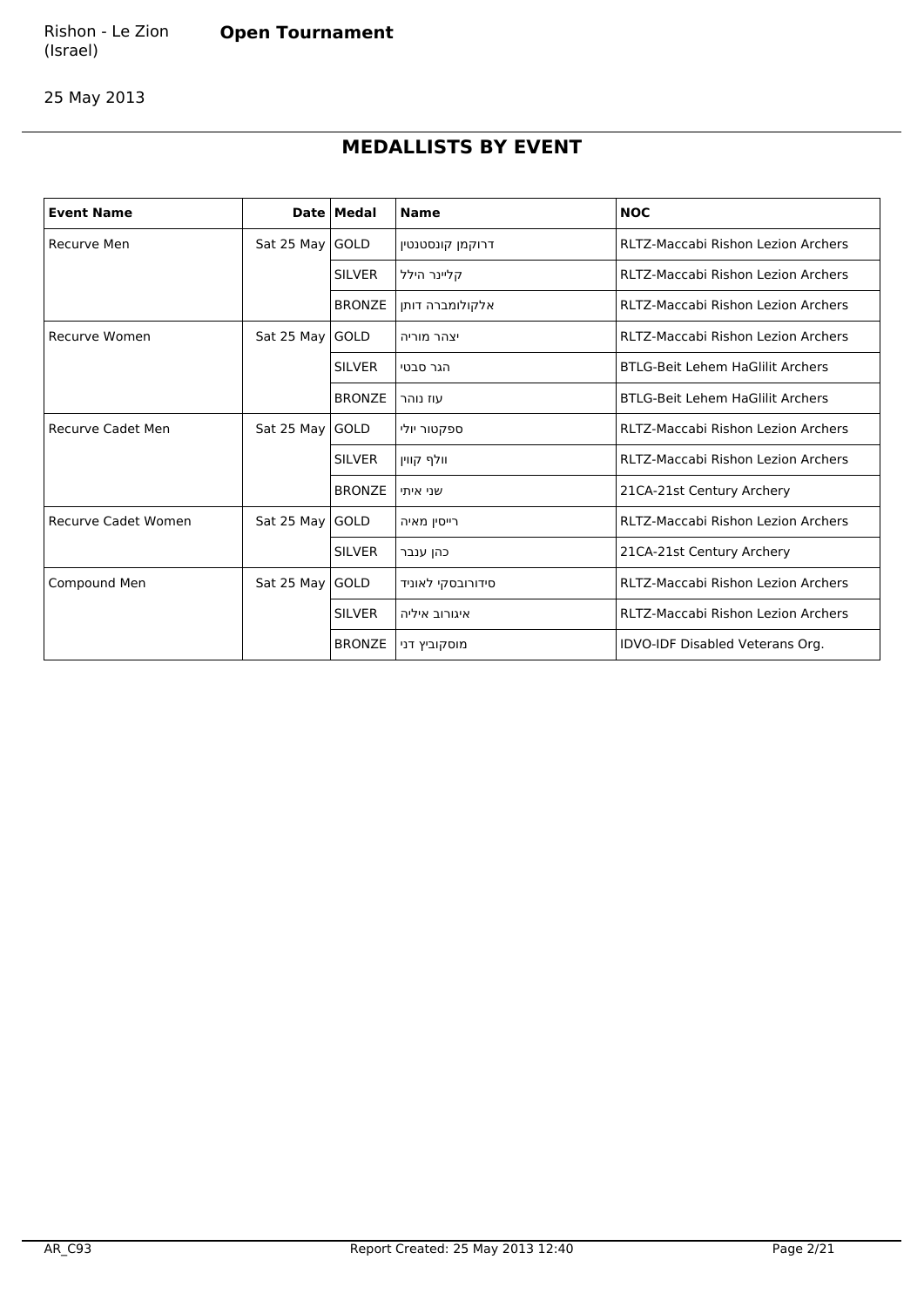## **ENTRIES BY COUNTRY**

|             | <b>NOC</b> Country                 | <b>Name</b>  | Date of Birth Back No. |      | Event                      |
|-------------|------------------------------------|--------------|------------------------|------|----------------------------|
|             | 21CA 21ST CENTURY ARCHERY          | גולדינר מארק |                        | 012B | Compound Men               |
|             |                                    | הינדי אופיר  |                        | 014B | Compound Men               |
|             |                                    | כהן ענבר     |                        | 009A | <b>Recurve Cadet Women</b> |
|             |                                    | רביד עדי     |                        | 002B | Recurve Men                |
|             |                                    | רז יניב      |                        | 013C | Compound Men               |
|             |                                    | שני איתי     |                        | 008D | <b>Recurve Cadet Men</b>   |
| BTLG        | <b>BEIT LEHEM HAGLILIT ARCHERS</b> | גופמן נתן    |                        | 003B | Recurve Men                |
|             |                                    | גרוזמן איגור |                        | 010C | Compound Men               |
|             |                                    | הגר סבטי     |                        | 001D | <b>Recurve Women</b>       |
|             |                                    | יגר מתן      |                        | 001B | <b>Recurve Women</b>       |
|             |                                    | מקונן אמלאקה |                        | 005D | Recurve Men                |
|             |                                    | נחום יניב    |                        | 002C | <b>Recurve Men</b>         |
|             |                                    | סימנדה אנדרי |                        | 004B | <b>Recurve Men</b>         |
|             |                                    | עוז נוהר     |                        | 001C | Recurve Women              |
|             |                                    | צור צביקה    |                        | 007C | Recurve Men                |
| <b>HRZ</b>  | HAPOEL KESHET HEZLIYA              | מלמד יונתן   |                        | 004C | Recurve Men                |
| <b>IDVO</b> | IDF DISABLED VETERANS ORG.         | אברהם אביב   |                        | 002D | Recurve Men                |
|             |                                    | דרור עמית    |                        | 004A | Recurve Men                |
|             |                                    | זהר אלברט    |                        | 011A | Compound Men               |
|             |                                    | כהן שלמה     |                        | 014A | Compound Men               |
|             |                                    | מוסקוביץ דני |                        | 012C | Compound Men               |
|             |                                    | מזרחי משה    |                        | 012A | Compound Men               |
|             |                                    | מרק אלי      |                        | 013D | Compound Men               |
|             |                                    | קילאווה פרנק |                        | 010D | Compound Men               |
|             |                                    | קרלין אופיר  |                        | 011C | Compound Men               |
|             |                                    | שמחאי ישי    |                        | 015D | Compound Men               |
|             |                                    | שריקר פסח    |                        | 013B | Compound Men               |
|             |                                    | תגר איתן     |                        | 015C | Compound Men               |
| PLST        | 2006 PLESHET ARCHERY               | סורוקר אריק  |                        | 015A | Compound Men               |
|             |                                    | סורוקר גל    |                        | 014D | Compound Men               |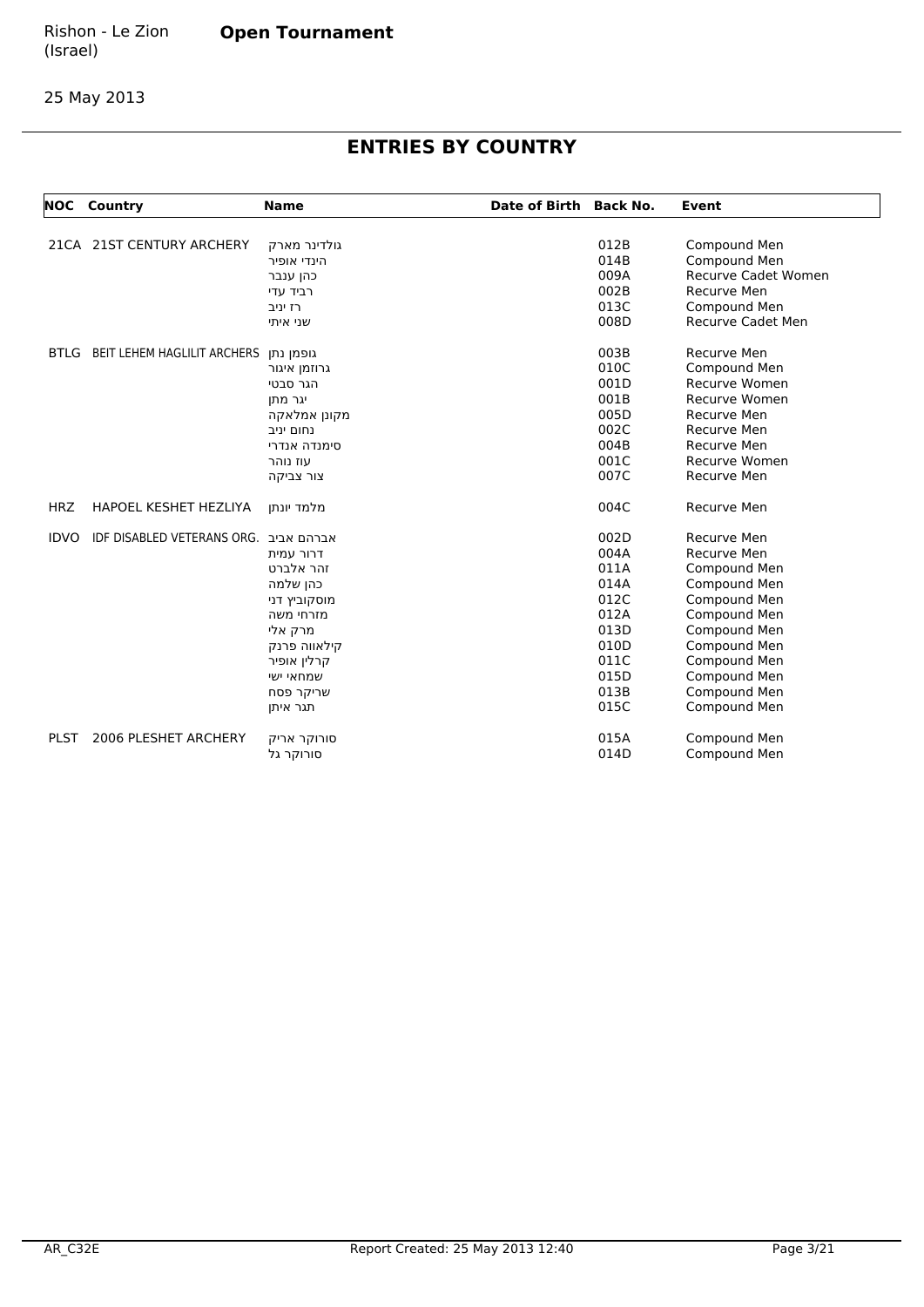## **ENTRIES BY COUNTRY**

|             | <b>NOC</b> Country            | <b>Name</b>       | Date of Birth Back No. |      | Event                      |
|-------------|-------------------------------|-------------------|------------------------|------|----------------------------|
|             |                               |                   |                        |      |                            |
| <b>RLTZ</b> | MACCABI RISHON LEZION ARCHERS | אדמה נתן          |                        | 017A | <b>Recurve Bow Men</b>     |
|             |                               | איגורוב איליה     |                        | 014C | Compound Men               |
|             |                               | אלמו מברטו        |                        | 016B | <b>Recurve Bow Men</b>     |
|             |                               | אלקולומברה דותן   |                        | 005B | Recurve Men                |
|             |                               | בלאיי מיהרט       |                        | 005A | Recurve Men                |
|             |                               | בן-יחזקל ניתאי    |                        | 016A | Recurve Bow Men            |
|             |                               | בן-ישראל צחי      |                        | 003D | Recurve Men                |
|             |                               | גרפלד גרי         |                        | 017C | Recurve Bow Men            |
|             |                               | דבלסטין אילן      |                        | 005C | Recurve Men                |
|             |                               | דרוקמן קונסטנטין  |                        | 007A | Recurve Men                |
|             |                               | וולף קווין        |                        | 008C | <b>Recurve Cadet Men</b>   |
|             |                               | ולרשטיין פולינה   |                        | 010B | Compound Women             |
|             |                               | זוברוביץ אלכס     |                        | 006C | Recurve Men                |
|             |                               | טמנוב ויטלי       |                        | 011B | Compound Men               |
|             |                               | טסלר מיכאל        |                        | 006A | Recurve Men                |
|             |                               | יוגב עופר         |                        | 017D | <b>Recurve Bow Men</b>     |
|             |                               | יצהר מוריה        |                        | 001A | <b>Recurve Women</b>       |
|             |                               | כץ ולרי           |                        | 003C | Recurve Men                |
|             |                               | כץ טומס           |                        | 008A | Recurve Cadet Men          |
|             |                               | לוי יובל          |                        | 006B | Recurve Men                |
|             |                               | מסלניקוב מריה     |                        | 009B | <b>Recurve Cadet Women</b> |
|             |                               | משה קאסה          |                        | 016C | Recurve Bow Men            |
|             |                               | נוה איל           |                        | 013A | Compound Men               |
|             |                               | סידורובסקי לאוניד |                        | 015B | Compound Men               |
|             |                               | ספיבק אנטון       |                        | 002A | Recurve Men                |
|             |                               | ספקטור יולי       |                        | 008B | Recurve Cadet Men          |
|             |                               | פכטר הלן          |                        | 010A | Compound Women             |
|             |                               | קבדה יצחק         |                        | 017B | <b>Recurve Bow Men</b>     |
|             |                               | קליינר הילל       |                        | 007B | Recurve Men                |
|             |                               | קמנקו שון         |                        | 016D | Recurve Men                |
|             |                               | רייסין מאיה       |                        | 009C | <b>Recurve Cadet Women</b> |
|             |                               | שלגי ניר          |                        | 003A | Recurve Men                |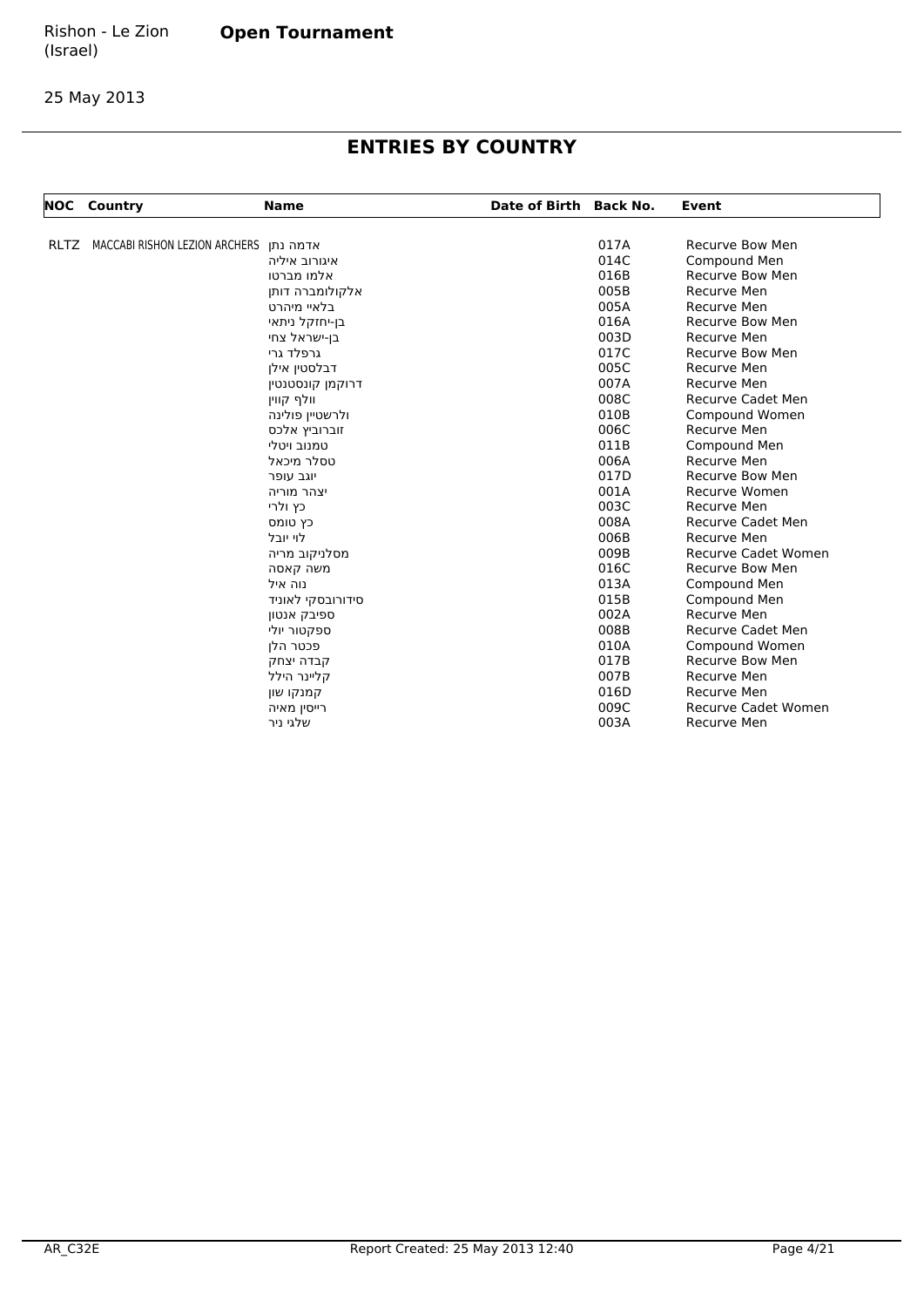**Open Tournament**

**Recurve Men**

25 May 2013

| <b>Rk</b> | <b>Name</b>      | <b>NOC</b>  |                               | RR Score 1/4<br>Rank |   | 1/2            | <b>Finals</b> |
|-----------|------------------|-------------|-------------------------------|----------------------|---|----------------|---------------|
| 1         | דרוקמן קונסטנטין | RLTZ        | Maccabi Rishon Lezion Archers | 620 / 02             | 6 | 6              | 6             |
| 2         | קליינר הילל      | <b>RLTZ</b> | Maccabi Rishon Lezion Archers | 633 /01              | 6 | 6              | 2             |
| 3         | אלקולומברה דותן  | <b>RLTZ</b> | Maccabi Rishon Lezion Archers | 618 /03              | 6 | 5              | 6             |
| 4         | כץ ולרי          | <b>RLTZ</b> | Maccabi Rishon Lezion Archers | 590 /05              | 7 | $\overline{2}$ | 4             |
| 5         | גופמן נתן        | <b>BTLG</b> | Beit Lehem HaGlilit Archers   | 587 / 06             |   | 5(126)         |               |
| 6         | לוי יובל         | <b>RLTZ</b> | Maccabi Rishon Lezion Archers | 579 /08              |   | 2(93)          |               |
|           | בלאיי מיהרט      | <b>RLTZ</b> | Maccabi Rishon Lezion Archers | 594 /04              |   | 1(91)          |               |
| 8         | זוברוביץ אלכס    | <b>RLTZ</b> | Maccabi Rishon Lezion Archers | 581 /07              |   | 0(64)          |               |
| 9         | שלגי ניר         | <b>RLTZ</b> | Maccabi Rishon Lezion Archers | 571 /09              |   |                |               |
| 10        | סימנדה אנדרי     | <b>BTLG</b> | Beit Lehem HaGlilit Archers   | 552 /10              |   |                |               |
| 11        | דרור עמית        | <b>IDVO</b> | IDF Disabled Veterans Org.    | 539 /11              |   |                |               |
| 12        | רביד עדי         | 21CA        | 21st Century Archery          | 528 /12              |   |                |               |
| 13        | מקונן אמלאקה     | <b>BTLG</b> | Beit Lehem HaGlilit Archers   | 518 /13              |   |                |               |
| 14        | נחום יניב        | <b>BTLG</b> | Beit Lehem HaGlilit Archers   | 510 /14              |   |                |               |
| 15        | מלמד יונתן       | <b>HRZ</b>  | Hapoel Keshet Hezliya         | 504 /15              |   |                |               |
| 16        | דבלסטין אילן     | <b>RLTZ</b> | Maccabi Rishon Lezion Archers | 503 /16              |   |                |               |
| 17        | טסלר מיכאל       | <b>RLTZ</b> | Maccabi Rishon Lezion Archers | 466 /17              |   |                |               |
| 18        | ספיבק אנטון      | <b>RLTZ</b> | Maccabi Rishon Lezion Archers | 451 /18              |   |                |               |
| 19        | צור צביקה        | <b>BTLG</b> | Beit Lehem HaGlilit Archers   | 429 /19              |   |                |               |
| 20        | אברהם אביב       | <b>IDVO</b> | IDF Disabled Veterans Org.    | 417 /20              |   |                |               |
| 21        | בן-ישראל צחי     | RLTZ        | Maccabi Rishon Lezion Archers | 390 /21              |   |                |               |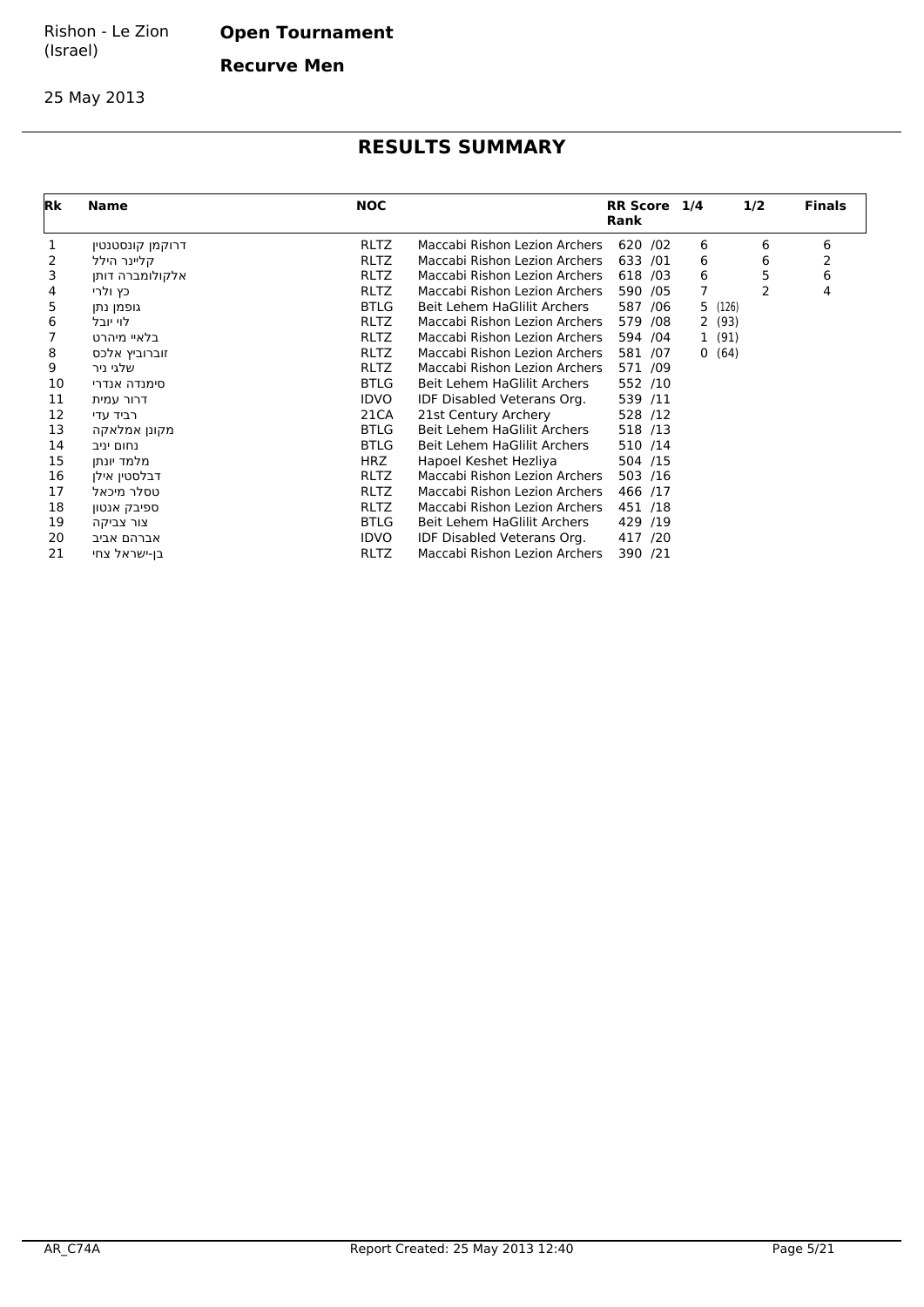**Open Tournament**

**Recurve Women**

25 May 2013

| Rk | Name       | <b>NOC</b>  |                               | RR Score 1/2<br>Rank |   | <b>Finals</b> |
|----|------------|-------------|-------------------------------|----------------------|---|---------------|
|    | יצהר מוריה | RI TZ       | Maccabi Rishon Lezion Archers | 556 /01              |   |               |
|    | הגר סבטי   | <b>BTLG</b> | Beit Lehem HaGlilit Archers   | 495 /02              | 6 |               |
|    | עוז נוהר   | <b>BTLG</b> | Beit Lehem HaGlilit Archers   | 399 /03              |   |               |
| 4  | יגר מתו    | <b>BTLG</b> | Beit Lehem HaGlilit Archers   | 337 / 04             |   |               |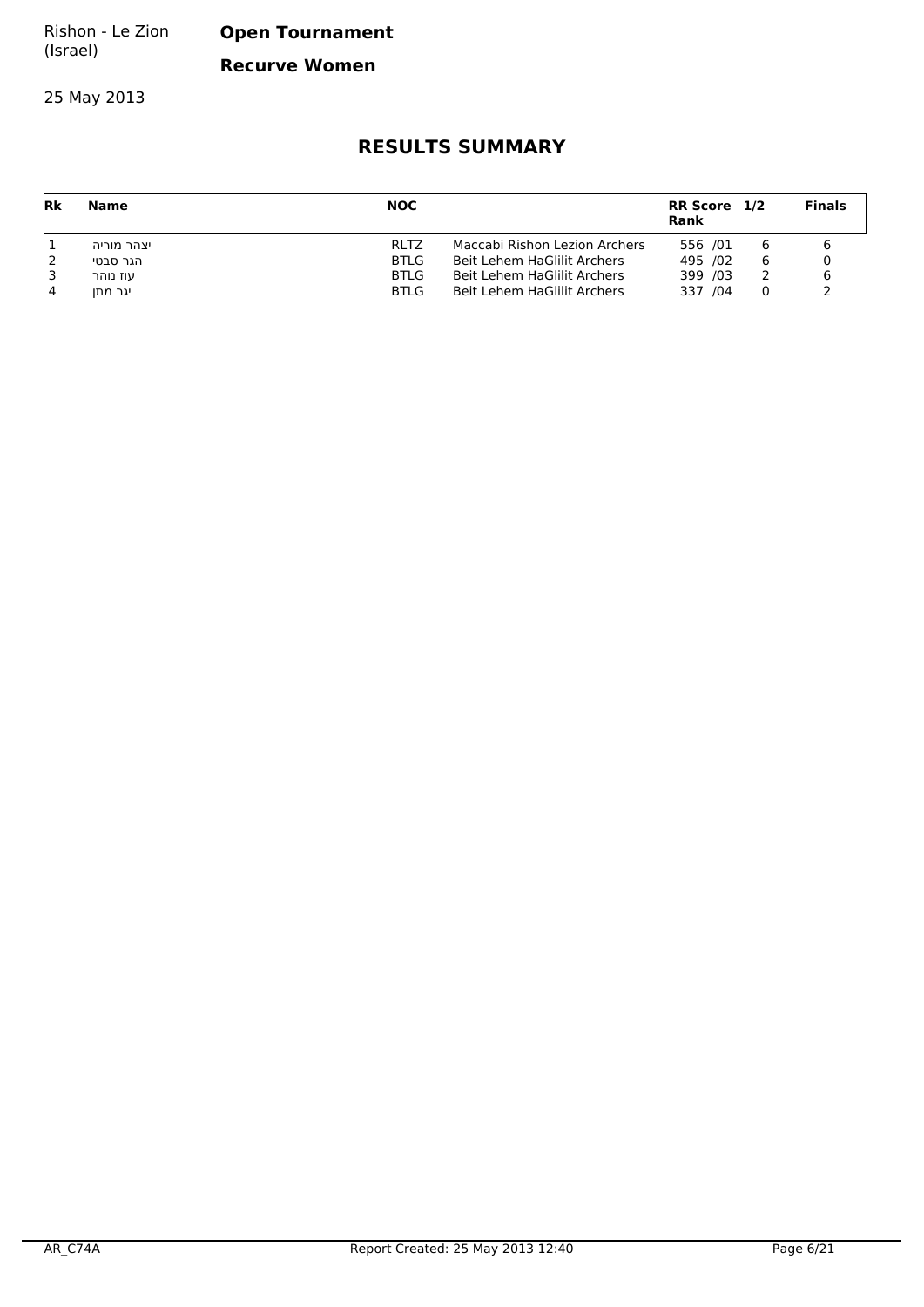**Open Tournament**

**Recurve Cadet Men**

25 May 2013

| Rk | Name        | <b>NOC</b>  |                               | RR Score 1/2<br>Rank |   | <b>Finals</b> |
|----|-------------|-------------|-------------------------------|----------------------|---|---------------|
|    | ספקטור יולי | <b>RLTZ</b> | Maccabi Rishon Lezion Archers | 587 /02              |   | 6 T.10        |
|    | וולף קווין  | <b>RLTZ</b> | Maccabi Rishon Lezion Archers | 622 /01              |   | $5$ T.9       |
|    | שני איתי    | 21CA        | 21st Century Archery          | 580 /03              | 0 |               |
|    | כץ טומס     | <b>RLTZ</b> | Maccabi Rishon Lezion Archers | 517 /04              |   |               |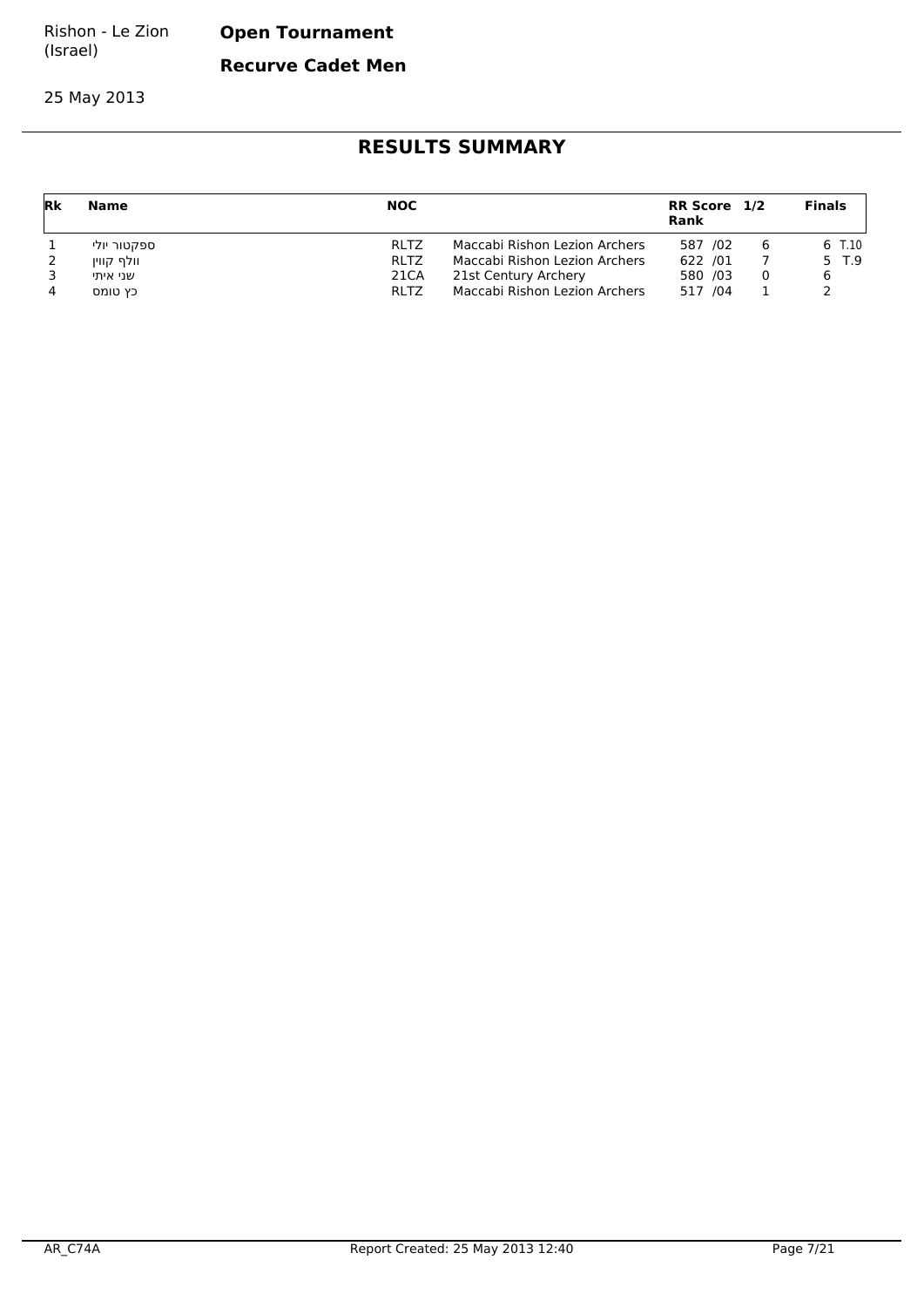**Open Tournament**

**Recurve Cadet Women**

25 May 2013

| Rk | Name          | <b>NOC</b>  |                               | RR Score 1/2<br><b>Rank</b> |       | <b>Finals</b> |
|----|---------------|-------------|-------------------------------|-----------------------------|-------|---------------|
|    | מסלניקוב מריה | <b>RLTZ</b> | Maccabi Rishon Lezion Archers | 252 /03                     |       |               |
|    | רייסיו מאיה   | <b>RLTZ</b> | Maccabi Rishon Lezion Archers | 622 /01                     | -Bve- |               |
|    | כהן ענבר      | 21CA        | 21st Century Archery          | 472 /02                     |       |               |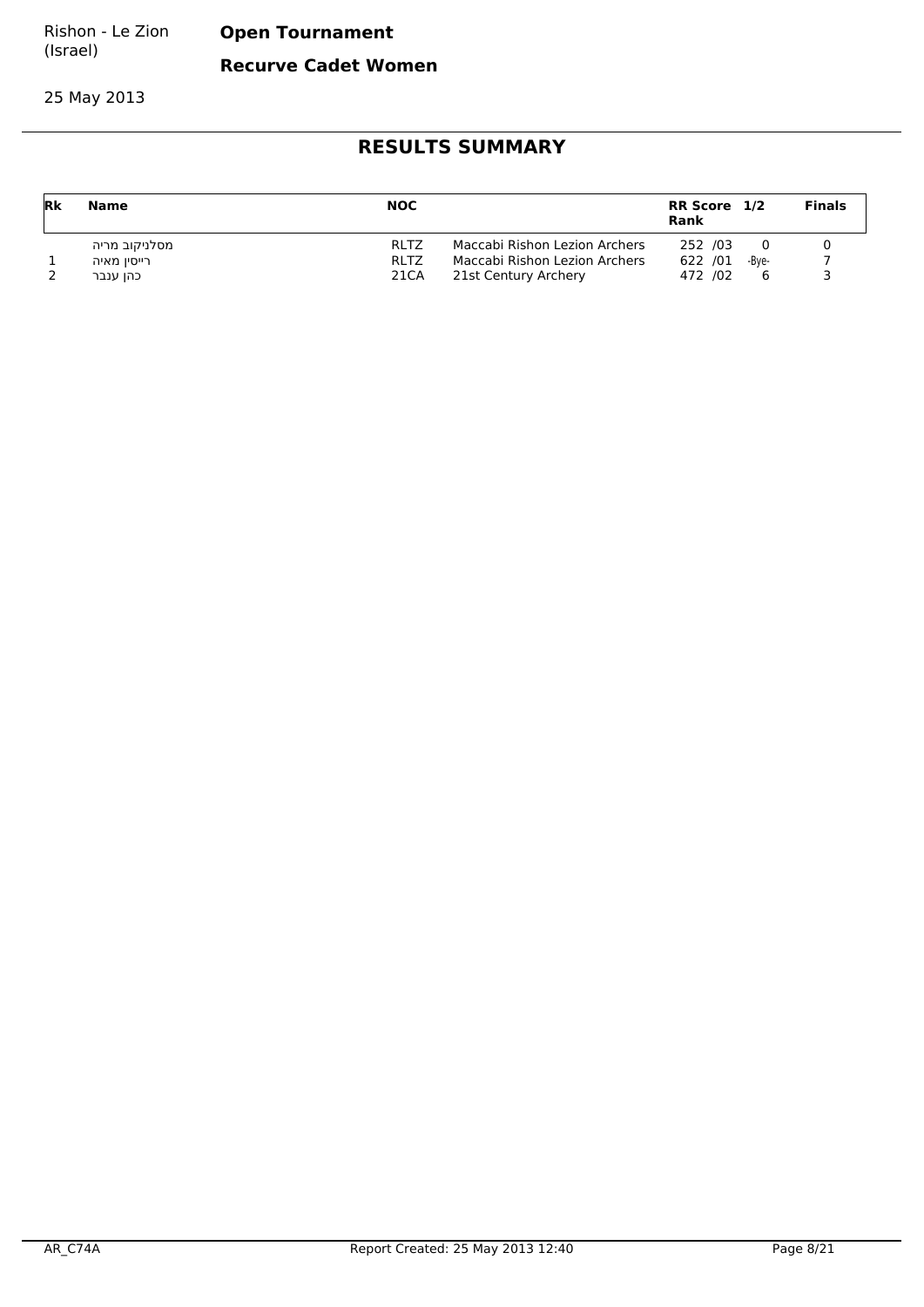**Open Tournament**

**Compound Men**

25 May 2013

| <b>Rk</b> | <b>Name</b>       | <b>NOC</b>  |                               | <b>RR Score</b><br>Rank | 1/4 | 1/2 | <b>Finals</b> |
|-----------|-------------------|-------------|-------------------------------|-------------------------|-----|-----|---------------|
| 1         | סידורובסקי לאוניד | <b>RLTZ</b> | Maccabi Rishon Lezion Archers | 671 /01                 | 143 | 142 | 140           |
| 2         | איגורוב איליה     | <b>RLTZ</b> | Maccabi Rishon Lezion Archers | 648 / 06                | 142 | 142 | 128           |
| 3         | מוסקוביץ דני      | <b>IDVO</b> | IDF Disabled Veterans Org.    | 650 /04                 | 135 | 132 | 135           |
| 4         | נוה איל           | <b>RLTZ</b> | Maccabi Rishon Lezion Archers | 661 /02                 | 133 | 138 | 131           |
| 5         | סורוקר אריק       | <b>PLST</b> | 2006 Pleshet Archery          | 660 /03                 | 142 |     |               |
| 6         | הינדי אופיר       | 21CA        | 21st Century Archery          | 650 /05                 | 133 |     |               |
|           | מזרחי משה         | <b>IDVO</b> | IDF Disabled Veterans Org.    | 628 /07                 | 125 |     |               |
| 8         | כהן שלמה          | <b>IDVO</b> | IDF Disabled Veterans Org.    | 624 / 08                | 111 |     |               |
| 9         | סורוקר גל         | <b>PLST</b> | 2006 Pleshet Archery          | 609 /09                 |     |     |               |
| 10        | זהר אלברט         | <b>IDVO</b> | IDF Disabled Veterans Org.    | 602 /10                 |     |     |               |
| 11        | טמנוב ויטלי       | <b>RLTZ</b> | Maccabi Rishon Lezion Archers | 600 /11                 |     |     |               |
| 12        | קילאווה פרנק      | <b>IDVO</b> | IDF Disabled Veterans Org.    | 597 /12                 |     |     |               |
| 13        | גרוזמן איגור      | <b>BTLG</b> | Beit Lehem HaGlilit Archers   | 593 /13                 |     |     |               |
| 14        | תגר איתן          | <b>IDVO</b> | IDF Disabled Veterans Org.    | 589 /14                 |     |     |               |
| 15        | קרלין אופיר       | <b>IDVO</b> | IDF Disabled Veterans Org.    | 572 /15                 |     |     |               |
| 16        | מרק אלי           | <b>IDVO</b> | IDF Disabled Veterans Org.    | 564 /16                 |     |     |               |
| 17        | שמחאי ישי         | <b>IDVO</b> | IDF Disabled Veterans Org.    | 501 /17                 |     |     |               |
| 18        | שריקר פסח         | <b>IDVO</b> | IDF Disabled Veterans Org.    | 415 /18                 |     |     |               |
| 19        | גולדינר מארק      | 21CA        | 21st Century Archery          | 316 /19                 |     |     |               |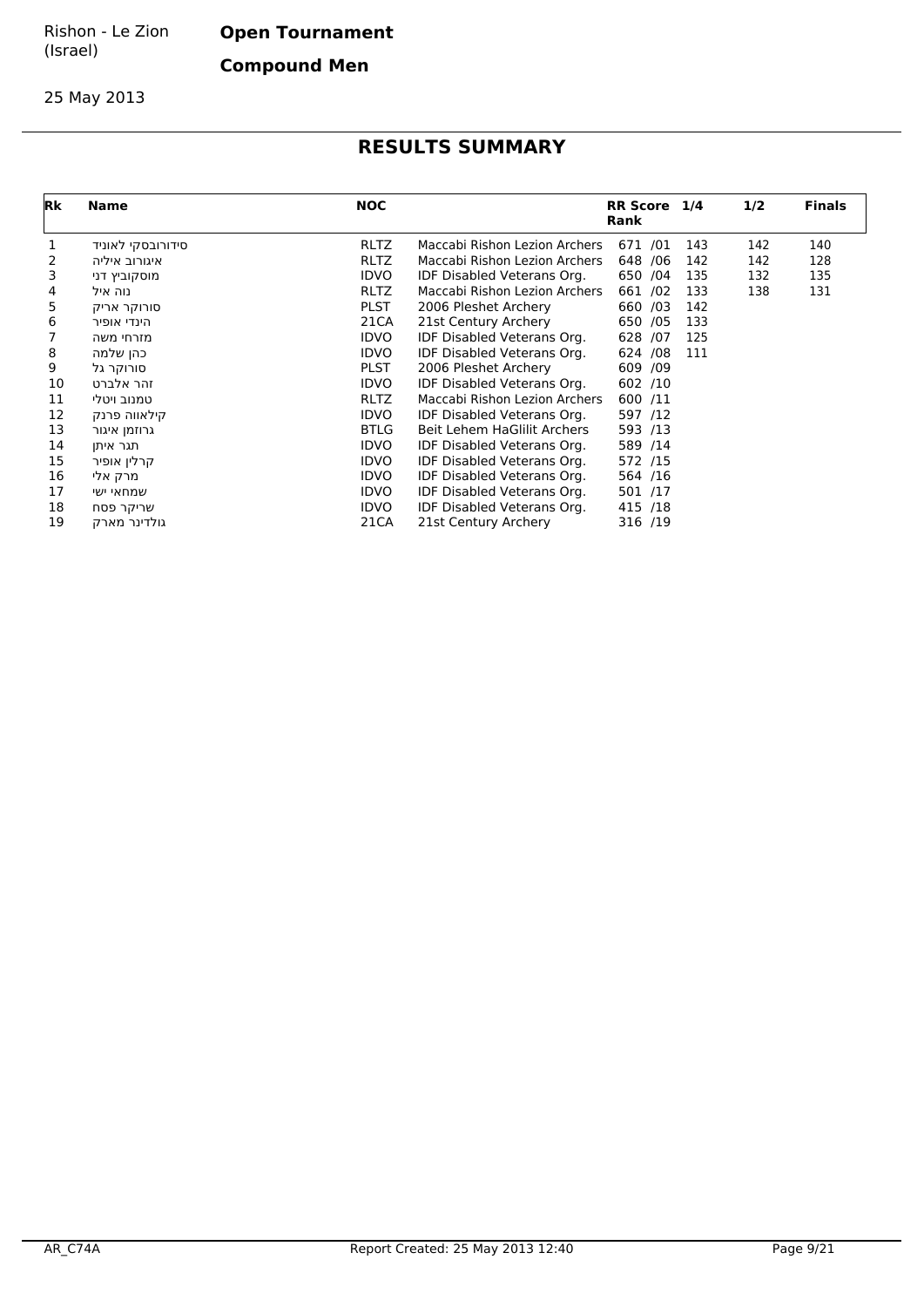**Open Tournament**

**Compound Women**

25 May 2013

| Rk | Name            | <b>NOC</b>  |                               | <b>RR Score Finals</b><br><b>Rank</b> |  |
|----|-----------------|-------------|-------------------------------|---------------------------------------|--|
|    | פכטר הלו        | <b>RLTZ</b> | Maccabi Rishon Lezion Archers | 673 /01                               |  |
|    | ולרשטיין פולינה | <b>RLTZ</b> | Maccabi Rishon Lezion Archers | 563 /02                               |  |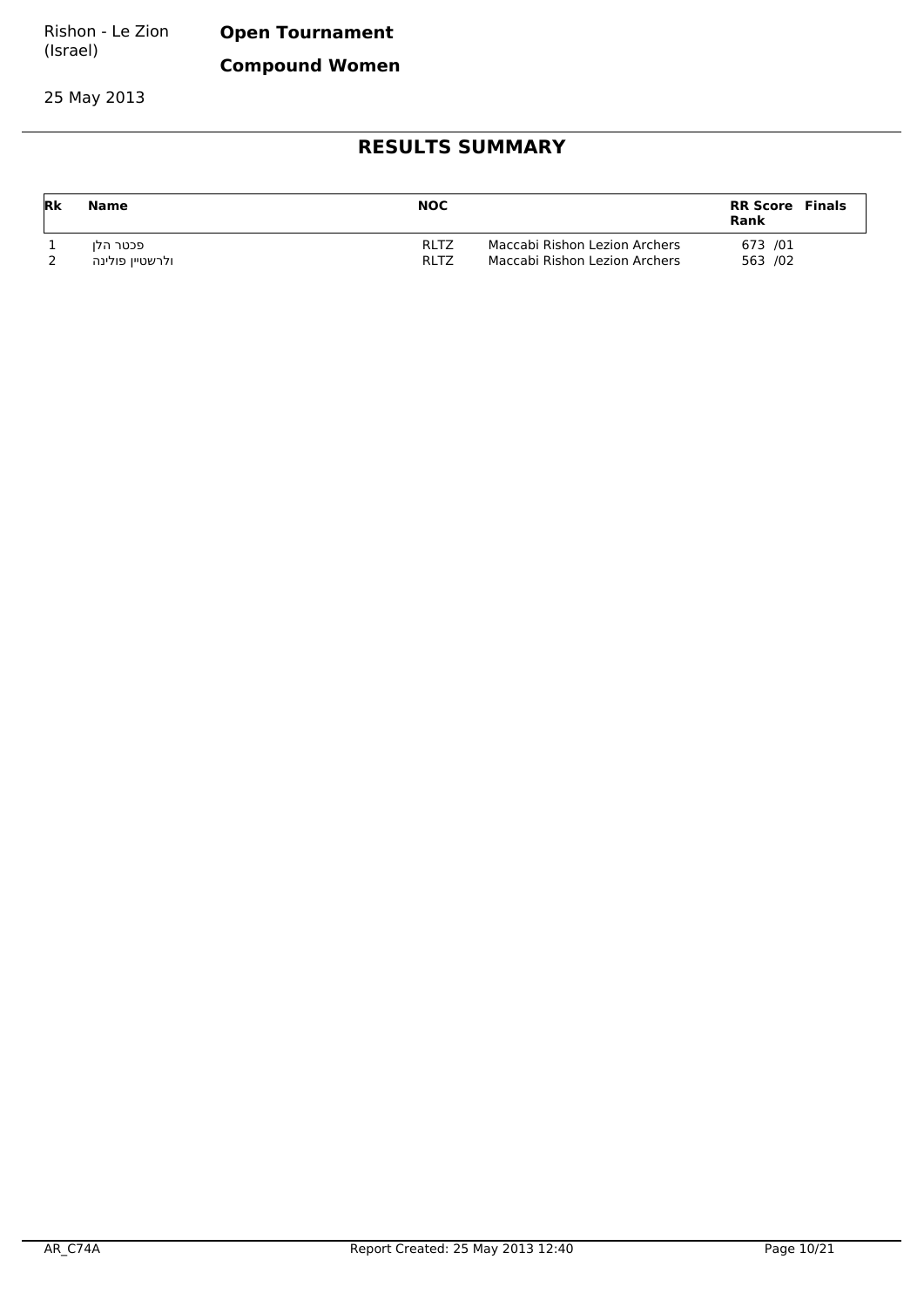**Open Tournament Recurve Men**

**Final Round**

25 May 2013



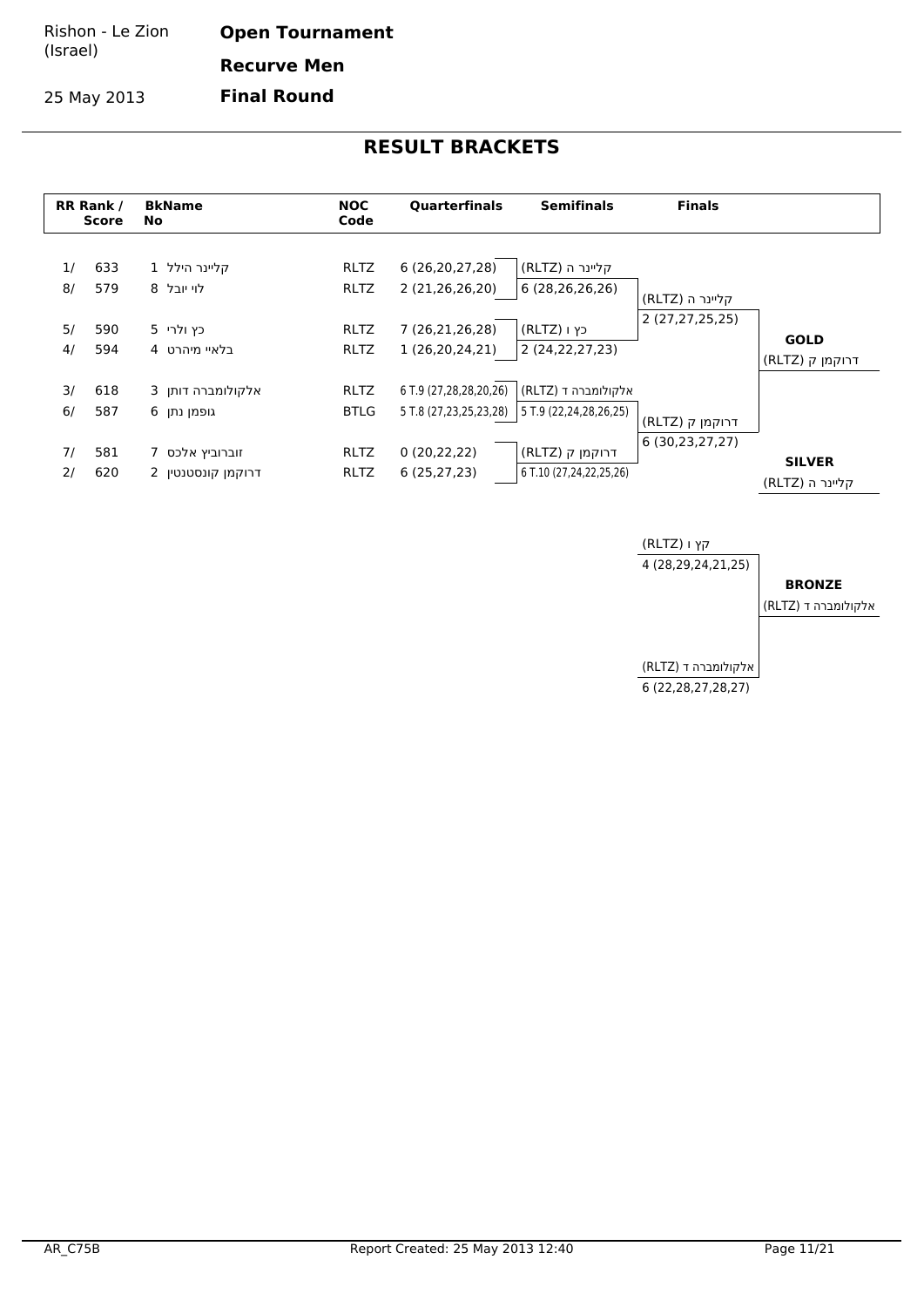25 May 2013

**Open Tournament Recurve Women**

**Final Round**

|          | RR Rank /<br><b>Score</b> | <b>BkName</b><br>No       | <b>NOC</b><br>Code         | <b>Semifinals</b>                   | <b>Finals</b>                    |                               |
|----------|---------------------------|---------------------------|----------------------------|-------------------------------------|----------------------------------|-------------------------------|
| 1/<br>4/ | 556<br>337                | יצהר מוריה 1<br>יגר מתן 4 | <b>RLTZ</b><br><b>BTLG</b> | 6(22, 24, 24)<br>0(18,5,7)          | יצהר מ (RLTZ)<br>6 (22,24,28)    | <b>GOLD</b><br>יצהר מ (RLTZ)  |
| 3/<br>2/ | 399<br>495                | עוז נוהר 3<br>הגר סבטי 2  | <b>BTLG</b><br><b>BTLG</b> | 2(13, 24, 15, 7)<br>6 (23,14,17,20) | הגר ס (BTLG)<br>0(18,19,20)      | <b>SILVER</b><br>הגר ס (BTLG) |
|          |                           |                           |                            |                                     | יגר מ (BTLG)<br>2(16,17,19,6)    | <b>BRONZE</b><br>עוז נ (BTLG) |
|          |                           |                           |                            |                                     | עוז נ (BTLG)<br>6(17, 18, 6, 17) |                               |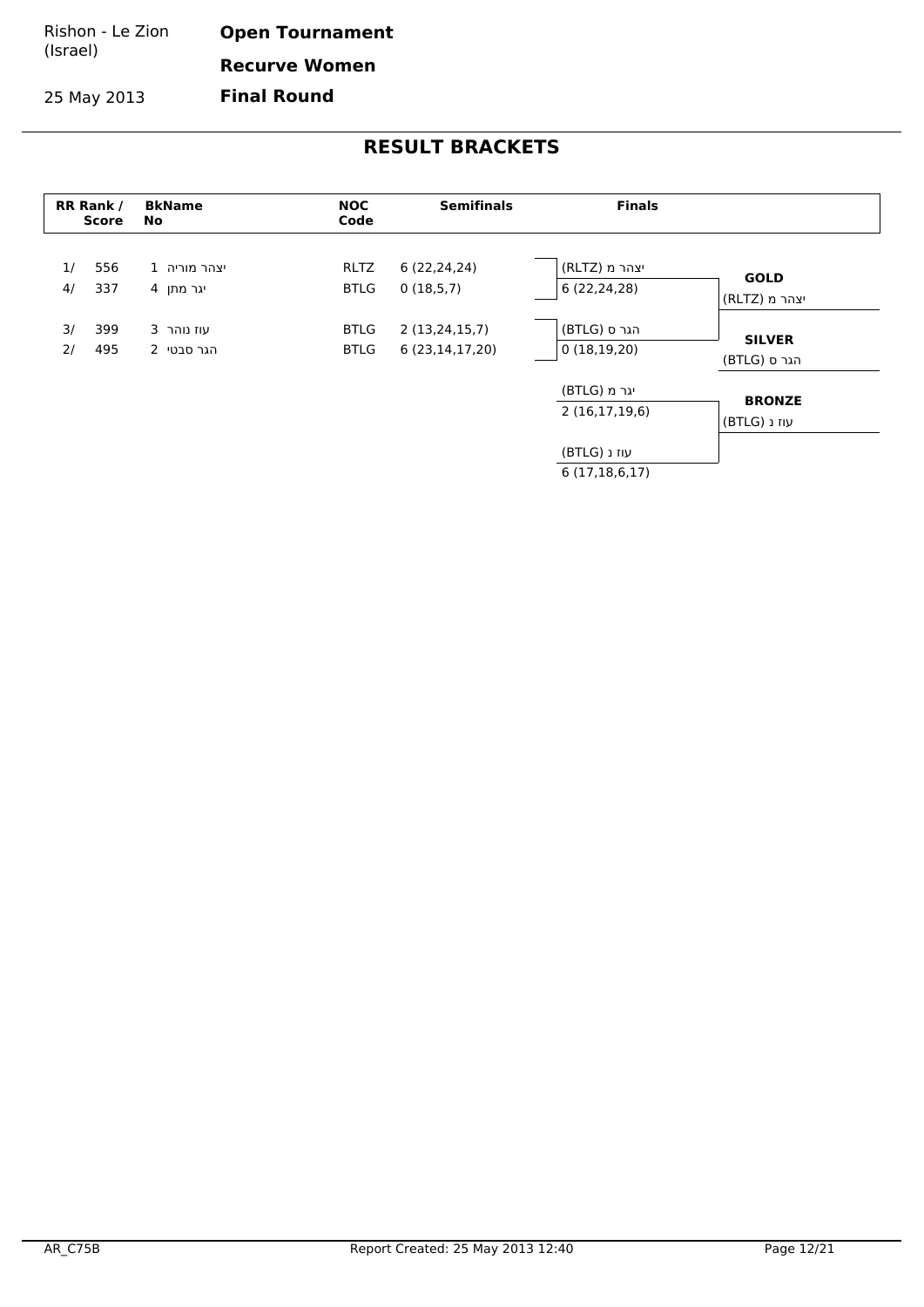Rishon - Le Zion (Israel) **Open Tournament Recurve Cadet Men**

**Final Round**

25 May 2013

|          | RR Rank /<br><b>Score</b> | <b>BkName</b><br>No         | <b>NOC</b><br>Code  | <b>Semifinals</b>                  | <b>Finals</b>                              |                                |
|----------|---------------------------|-----------------------------|---------------------|------------------------------------|--------------------------------------------|--------------------------------|
| 1/<br>4/ | 622<br>517                | 1 וולף קווין<br>4 כץ טומס   | <b>RLTZ</b><br>RLTZ | 7 (23,26,25,22)<br>1 (13,26,18,18) | וולף ק (RLTZ)<br>5 T.9 (28,27,28,22,14)    | <b>GOLD</b><br>ספקטור י (RLTZ) |
| 3/<br>2/ | 580<br>587                | 3 שני איתי<br>0פקטור יולי 2 | 21CA<br><b>RLTZ</b> | 0(25, 25, 27)<br>6(28, 26, 28)     | ספקטור י (RLTZ)<br>6 T.10 (27,27,26,24,26) | <b>SILVER</b><br>וולף ק (RLTZ) |
|          |                           |                             |                     |                                    | (RLTZ) כץ ט<br>2 (23,17,18,21)             | <b>BRONZE</b><br>שני א (21CA)  |
|          |                           |                             |                     |                                    | שני א (21CA)<br>6(22, 24, 24, 24)          |                                |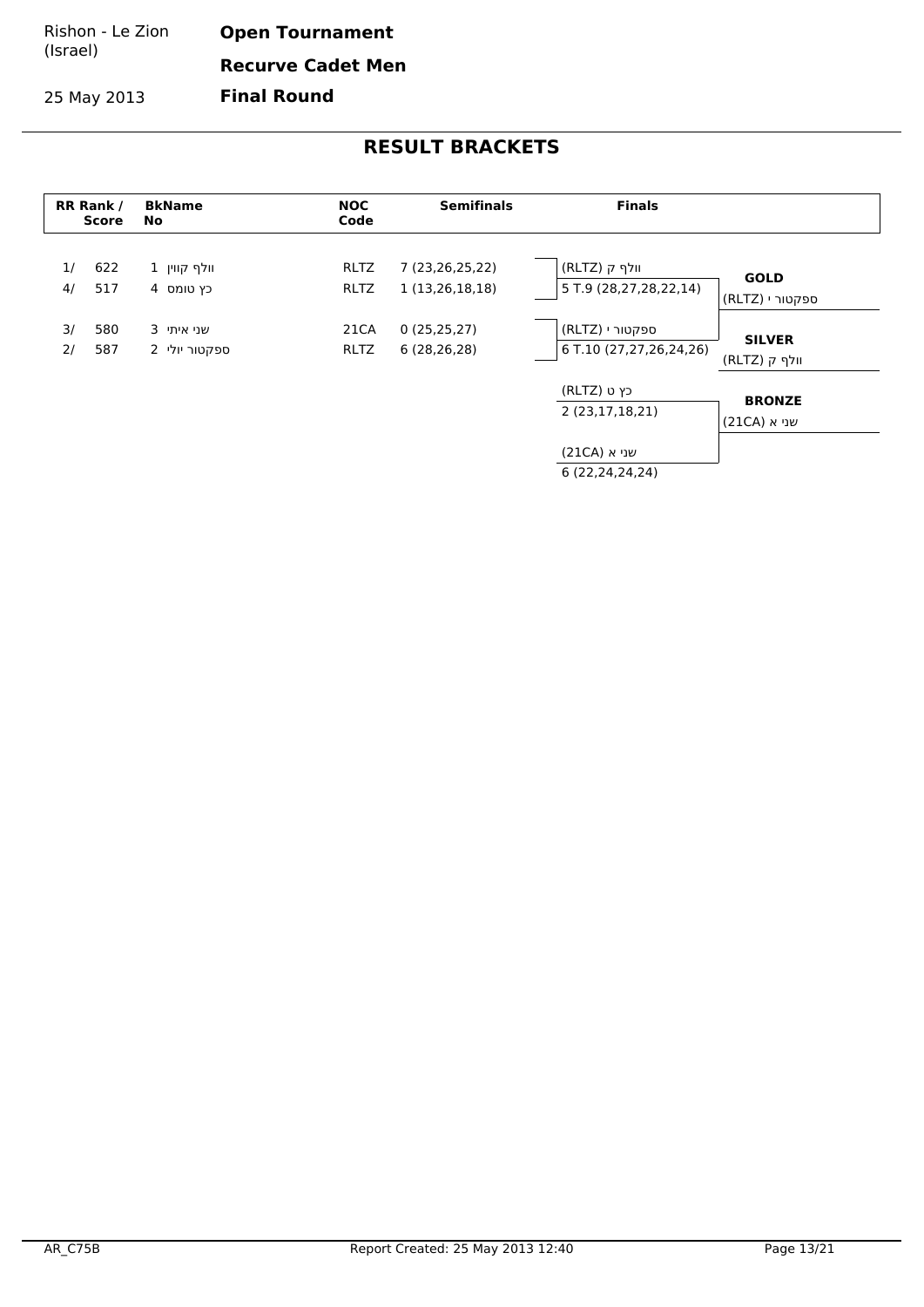Rishon - Le Zion (Israel) **Open Tournament Recurve Cadet Women Final Round**

25 May 2013

|          | RR Rank /<br><b>Score</b> | <b>BkName</b><br>No           | <b>NOC</b><br>Code  | <b>Semifinals</b>           | <b>Finals</b>                         |                                |
|----------|---------------------------|-------------------------------|---------------------|-----------------------------|---------------------------------------|--------------------------------|
| 1/       | 622                       | 1 רייסין מאיה<br>-Bye-        | <b>RLTZ</b>         | (27)<br>(0)                 | רייסין מ (RLTZ)<br>7 (25,29,27,24,30) | <b>GOLD</b><br>רייסין מ (RLTZ) |
| 3/<br>2/ | 252<br>472                | מסלניקוב מריה 3<br>כהן ענבר 2 | <b>RLTZ</b><br>21CA | 0(7,10,16)<br>6(25, 22, 20) | כהן ע (21CA)<br>3(26, 26, 22, 24, 19) | <b>SILVER</b><br>כהן ע (21CA)  |
|          |                           |                               |                     |                             |                                       | <b>BRONZE</b>                  |
|          |                           |                               |                     |                             | מסלניקוב מ (RLTZ)                     |                                |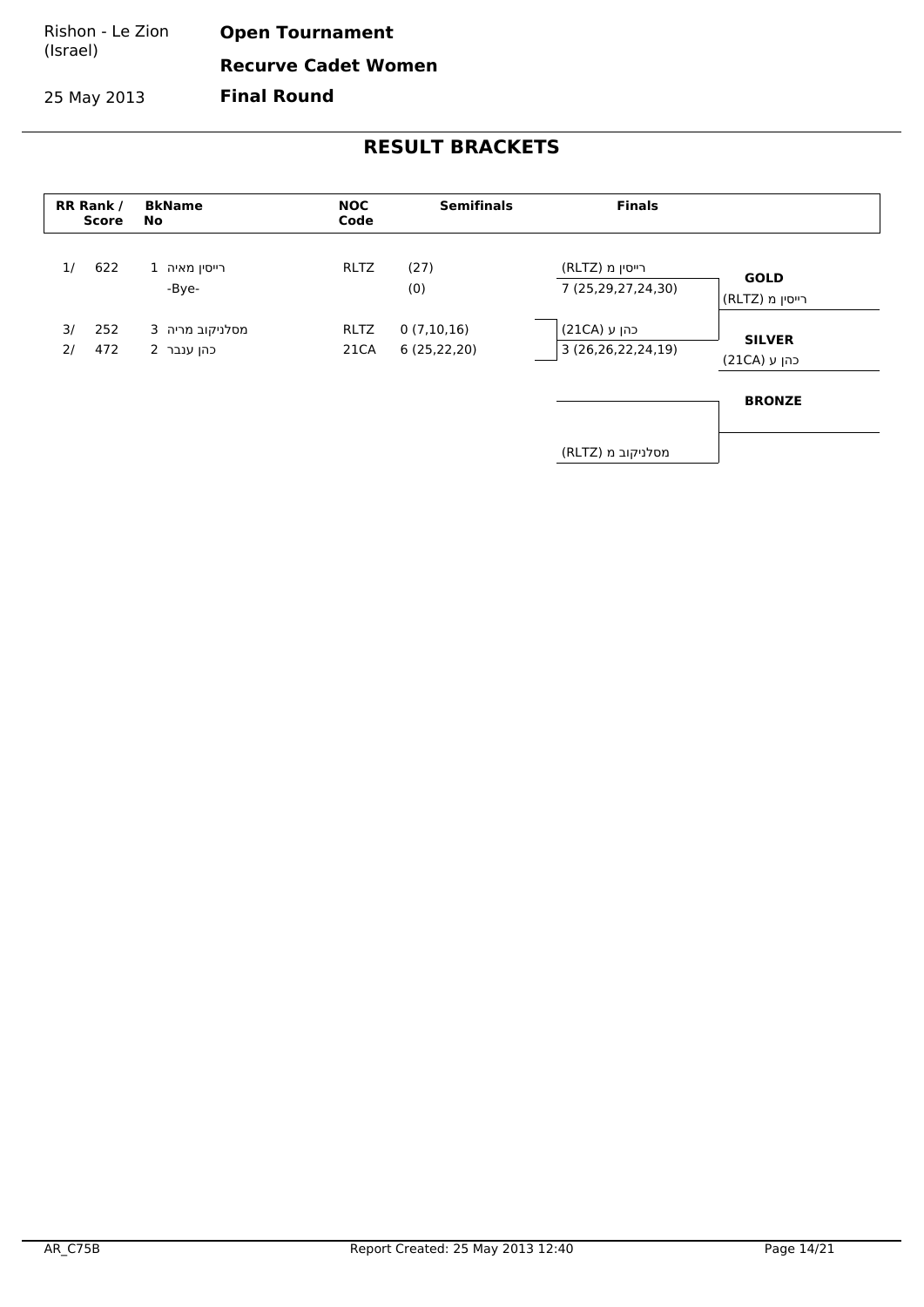#### Rishon - Le Zion (Israel) **Open Tournament**

**Compound Men**

**Final Round**

25 May 2013



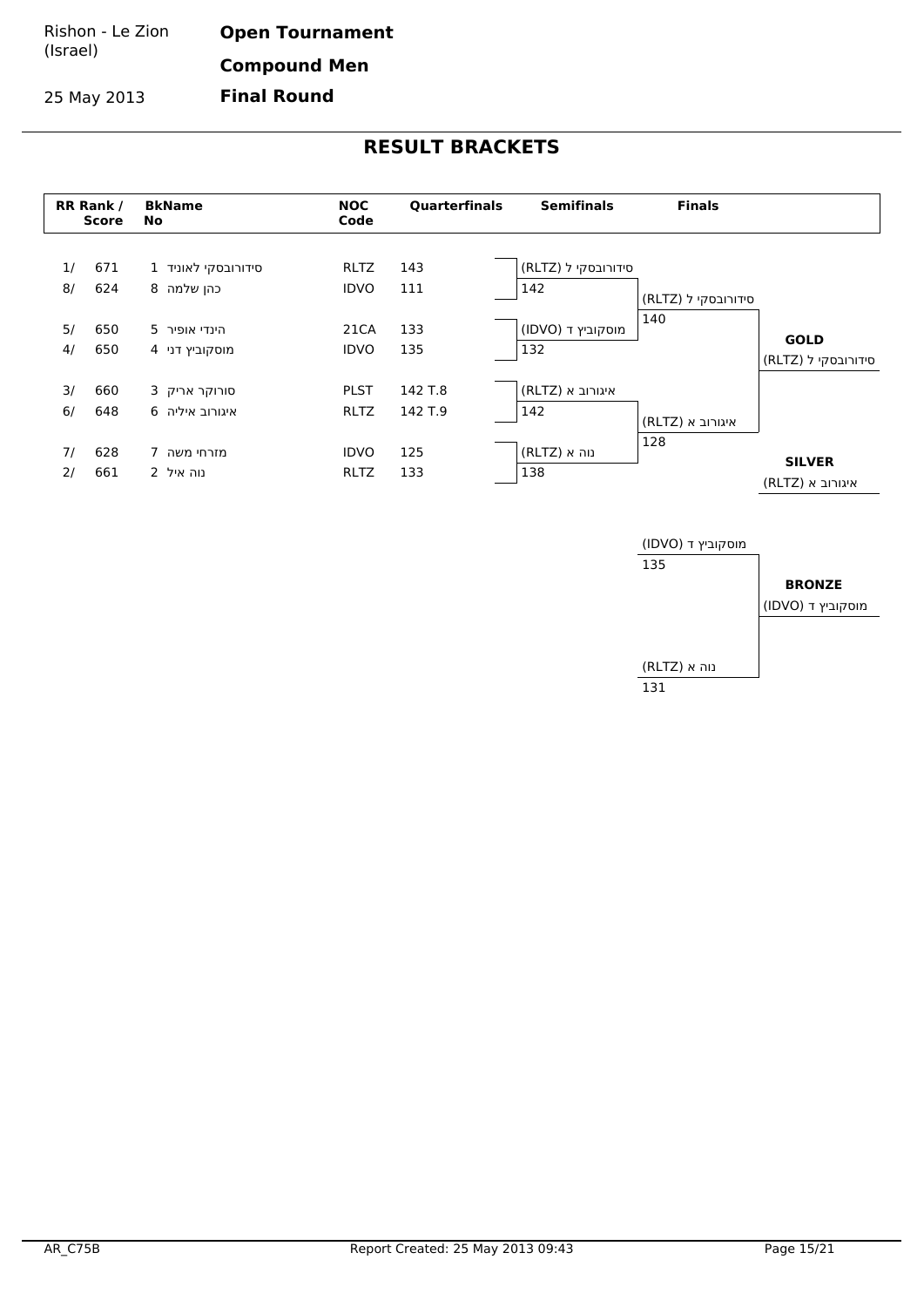#### Rishon - Le Zion (Israel) **Open Tournament**

25 May 2013

**Qualification Round**

**Recurve Men**

| Rank | <b>Back No. Name</b> |                  | <b>NOC</b>  |            | 70m-1 70m-2 10's |   | X's | <b>Score</b> |  |
|------|----------------------|------------------|-------------|------------|------------------|---|-----|--------------|--|
| 1    | 007B                 | קליינר הילל      | <b>RLTZ</b> |            | 316 / 1 317 / 1  | 0 | 0   | 633          |  |
| 2    | 007A                 | דרוקמן קונסטנטין | <b>RLTZ</b> |            | 311 / 2 309 / 3  | 0 | 0   | 620          |  |
| 3    | 005B                 | אלקולומברה דותן  | <b>RLTZ</b> |            | 302 / 3 316 / 2  | 0 | 0   | 618          |  |
| 4    | 005A                 | בלאיי מיהרט      | <b>RLTZ</b> |            | 291 / 8 303 / 4  | 0 | 0   | 594          |  |
| 5    | 003C                 | כץ ולרי          | <b>RLTZ</b> |            | 298 / 5 292 / 5  | 0 | 0   | 590          |  |
| 6    | 003B                 | גופמן נתן        | <b>BTLG</b> |            | 301 / 4 286 / 6  | 0 | 0   | 587          |  |
| 7    | 006C                 | זוברוביץ אלכס    | RLTZ        | 297 / 7    | 284 / 8          | 0 | 0   | 581          |  |
| 8    | 006B                 | לוי יובל         | <b>RLTZ</b> |            | 298 / 5 281 /10  | 0 | 0   | 579          |  |
| 9    |                      | שלגי ניר 003A    | RLTZ        |            | 286 / 9 285 / 7  | 0 | 0   | 571          |  |
| 10   | 004B                 | סימנדה אנדרי     | <b>BTLG</b> | 277<br>/10 | 275 /11          | 0 | 0   | 552          |  |
| 11   | 004A                 | דרור עמית        | <b>IDVO</b> | 257<br>/13 | 282 / 9          | 0 | 0   | 539          |  |
| 12   | 002B                 | רביד עדי         | 21CA        | 267<br>/11 | 261 /13          | 0 | 0   | 528          |  |
| 13   | 005D                 | מקונן אמלאקה     | <b>BTLG</b> | 263<br>/12 | 255 /14          | 0 | 0   | 518          |  |
| 14   | 002C                 | נחום יניב        | <b>BTLG</b> |            | 246 /16 264 /12  | 0 | 0   | 510          |  |
| 15   | 004C                 | מלמד יונתן       | <b>HRZ</b>  | 254 /14    | 250 /15          | 0 | 0   | 504          |  |
| 16   | 005C                 | דבלסטין אילן     | RLTZ        |            | 254 /14 249 /16  | 0 | 0   | 503          |  |
| 17   | 006A                 | טסלר מיכאל       | RLTZ        | 222 /18    | 244 /17          | 0 | 0   | 466          |  |
| 18   | 002A                 | ספיבק אנטון      | <b>RLTZ</b> | 214 / 19   | 237 /18          | 0 | 0   | 451          |  |
| 19   | 007C                 | צור צביקה        | <b>BTLG</b> | 203<br>/21 | 226 /19          | 0 | 0   | 429          |  |
| 20   | 002D                 | אברהם אביב       | <b>IDVO</b> | 213<br>/20 | 204<br>120       | 0 | 0   | 417          |  |
| 21   | 003D                 | בן-ישראל צחי     | RLTZ        |            | 236 /17 154 /22  | 0 | 0   | 390          |  |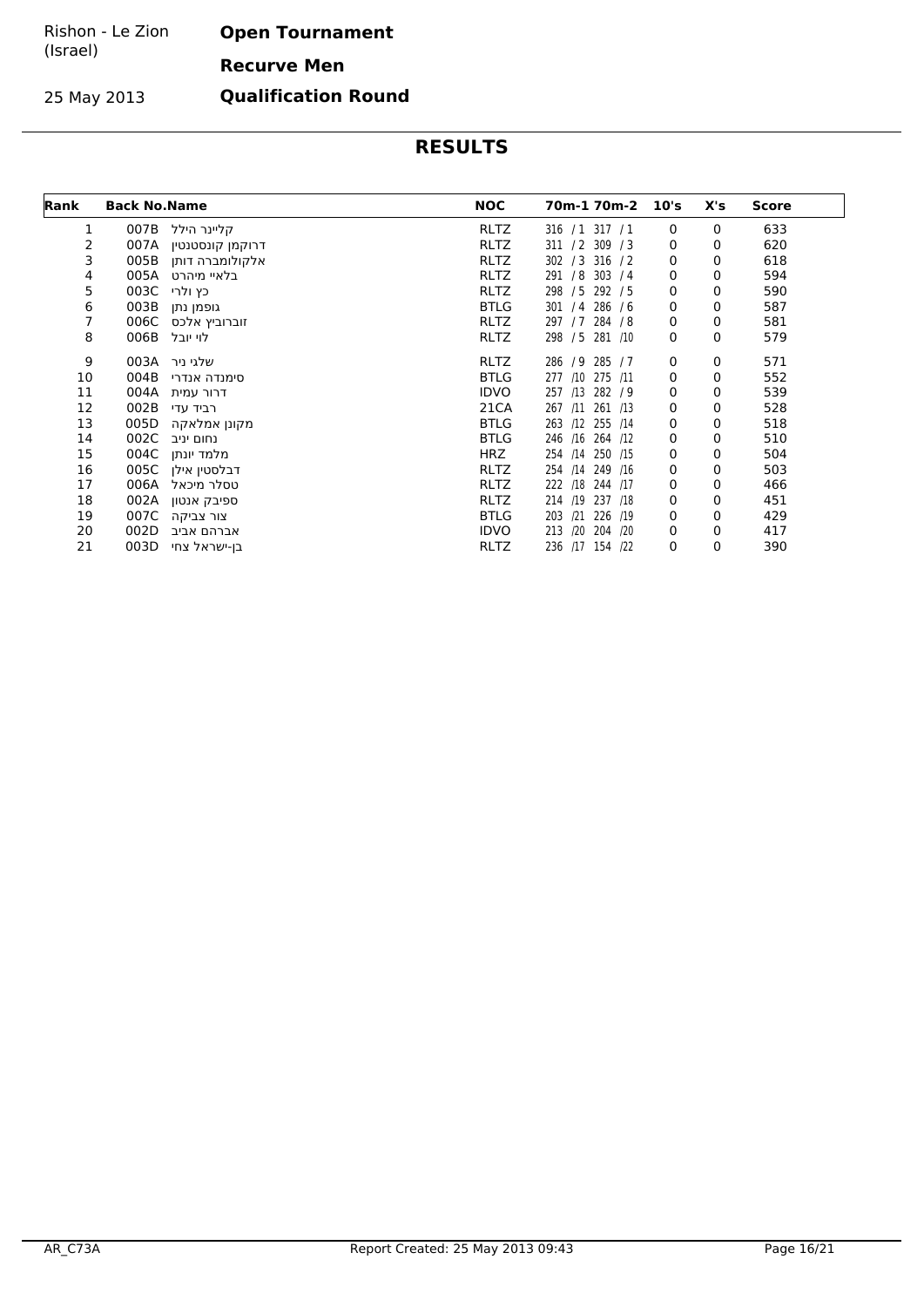Rishon - Le Zion (Israel) **Open Tournament Recurve Women**

**Qualification Round**

25 May 2013

| Rank | <b>Back No.Name</b> | <b>NOC</b>  | 70m-1 70m-2 10's X's |  | Score |
|------|---------------------|-------------|----------------------|--|-------|
|      | יצהר מוריה  001A    | <b>RLTZ</b> | 276 / 1 280 / 1      |  | 556   |
| 2    | הגר סבטי _001D      | <b>BTLG</b> | 226 / 2 269 / 2      |  | 495   |
|      | עוז נוהר _001C      | <b>BTLG</b> | 196 / 3 203 / 3      |  | 399   |
| 4    | יגר מתן 001B        | <b>BTLG</b> | 184 / 4 153 / 4      |  | 337   |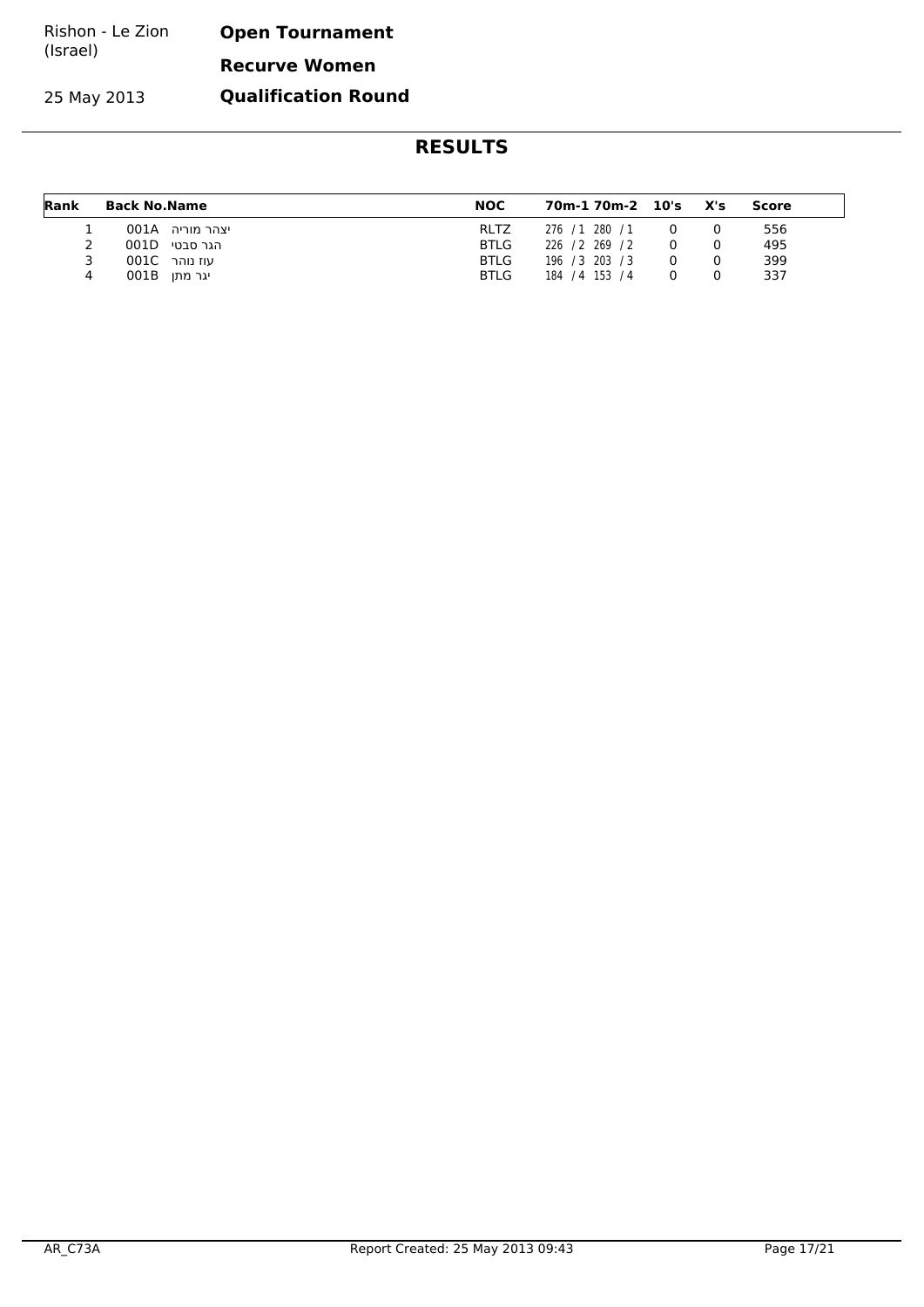| Rishon - Le Zion | <b>Open Tournament</b>   |
|------------------|--------------------------|
| (Israel)         | <b>Recurve Cadet Men</b> |

**Qualification Round**

25 May 2013

| Rank | <b>Back No.Name</b>  | <b>NOC</b>  | $60m-160m-2$ $10's$ X's |  | Score |
|------|----------------------|-------------|-------------------------|--|-------|
| Ŧ.   | וולף קווין  008C     | <b>RLTZ</b> | 311 / 1 311 / 1         |  | 622   |
| 2    | ספקטור יולי   008B   | <b>RLTZ</b> | 295 / 2 292 / 3         |  | 587   |
|      | שני איתי <b>008D</b> | 21CA        | 271 / 3 309 / 2         |  | 580   |
| 4    | כץ טומס 008A         | <b>RLTZ</b> | 251 / 4 266 / 4         |  | 517   |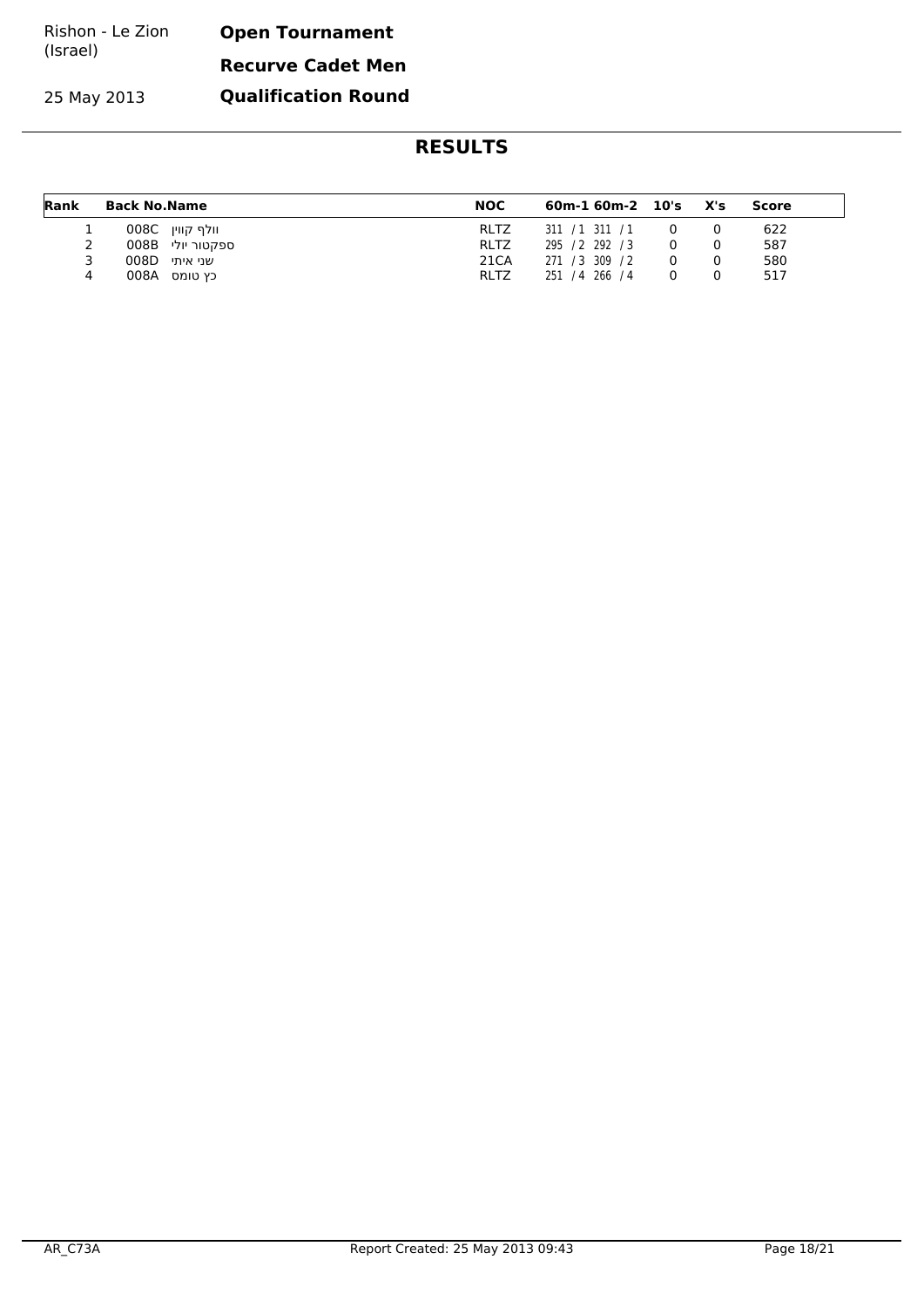| Rishon - Le Zion | <b>Open Tournament</b>     |
|------------------|----------------------------|
| (Israel)         | <b>Recurve Cadet Women</b> |

**Qualification Round**

25 May 2013

| Rank | <b>Back No.Name</b> | <b>NOC</b>  | $60m-160m-2$ $10's$ $X's$ |   | Score |
|------|---------------------|-------------|---------------------------|---|-------|
| Ŧ    | 009C רייסין מאיה    | <b>RLTZ</b> | 316 / 1 306 / 1           | 0 | 622   |
|      | כהו ענבר  009A      | 21CA        | 216 / 2 256 / 2           |   | 472   |
|      | מסלניקוב מריה 009B  | <b>RLTZ</b> | 115 / 3 137 / 3           |   | 252   |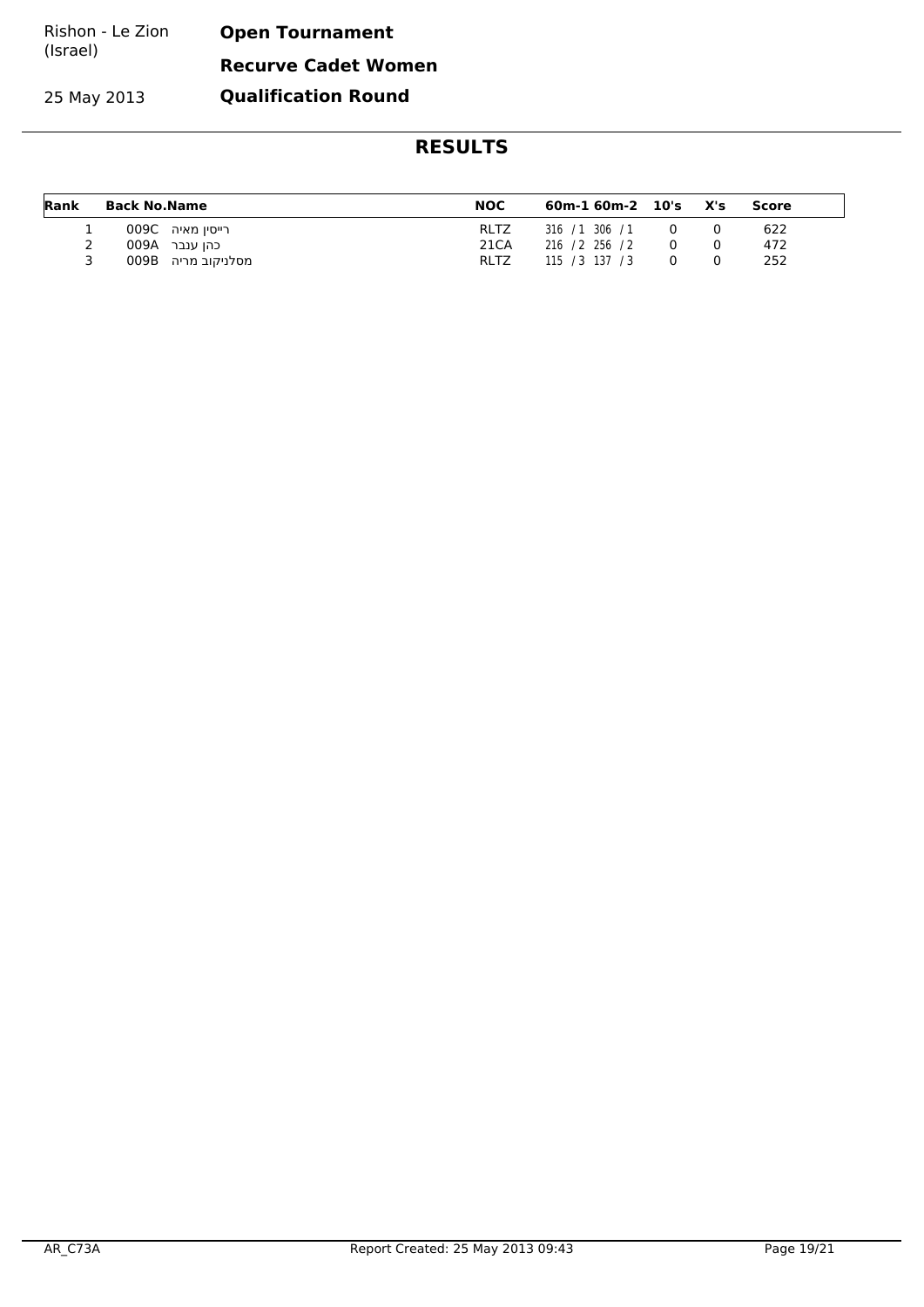#### Rishon - Le Zion (Israel) **Open Tournament Compound Men**

25 May 2013

**Qualification Round**

| Rank | <b>Back No. Name</b> |                   | <b>NOC</b>  | 50m-1 50m-2                | 10's | X's | <b>Score</b> |
|------|----------------------|-------------------|-------------|----------------------------|------|-----|--------------|
| 1    | 015B                 | סידורובסקי לאוניד | <b>RLTZ</b> | 330 / 4 341 / 1            | 0    | 0   | 671          |
| 2    | 013A                 | נוה איל           | RLTZ        | 335 / 2 326 / 2            | 0    | 0   | 661          |
| 3    | 015A                 | סורוקר אריק       | <b>PLST</b> | 322 / 4<br>338 / 1         | 0    | 0   | 660          |
| 4    | 012C                 | מוסקוביץ דני      | <b>IDVO</b> | 324 / 6<br>326/2           | 0    | 0   | 650 CT       |
| 5    | 014B                 | הינדי אופיר       | 21CA        | 328 / 5 322 / 4            | 0    | 0   | 650 CT       |
| 6    | 014C                 | איגורוב איליה     | <b>RLTZ</b> | 335 / 2 313 / 7            | 0    | 0   | 648          |
| 7    | 012A                 | מזרחי משה         | <b>IDVO</b> | 313 / 8 315 / 6            | 0    | 0   | 628          |
| 8    |                      | כהן שלמה 014A     | <b>IDVO</b> | 313 / 8 311 / 8            | 0    | 0   | 624          |
| 9    | 014D                 | סורוקר גל         | <b>PLST</b> | 306 / 9<br>303<br>/11      | 0    | 0   | 609          |
| 10   | 011A                 | זהר אלברט         | <b>IDVO</b> | 296<br>306 / 9<br>/13      | 0    | 0   | 602          |
| 11   | 011B                 | טמנוב ויטלי       | RLTZ        | 308 /10<br>292 /15         | 0    | 0   | 600          |
| 12   | 010D                 | קילאווה פרנק      | <b>IDVO</b> | 298 /12<br>299<br>/14      | 0    | 0   | 597          |
| 13   | 010C                 | גרוזמן איגור      | BTLG        | 293<br>300 /12<br>/14      | 0    | 0   | 593          |
| 14   | 015C                 | תגר איתן          | <b>IDVO</b> | 289<br>/15<br>300 / 12     | 0    | 0   | 589          |
| 15   | 011C                 | קרלין אופיר       | <b>IDVO</b> | /16<br>284<br>288 /16      | 0    | 0   | 572          |
| 16   | 013D                 | מרק אלי           | <b>IDVO</b> | 260<br>304 /11<br>/17      | 0    | 0   | 564          |
| 17   | 015D                 | שמחאי ישי         | <b>IDVO</b> | 234<br>/18<br>267 /17      | 0    | 0   | 501          |
| 18   | 013B                 | שריקר פסח         | <b>IDVO</b> | 204 /18<br>211 /19         | 0    | 0   | 415          |
| 19   | 012B                 | גולדינר מארק      | 21CA        | /19<br>316 / 7<br>$\Omega$ | 0    | 0   | 316          |